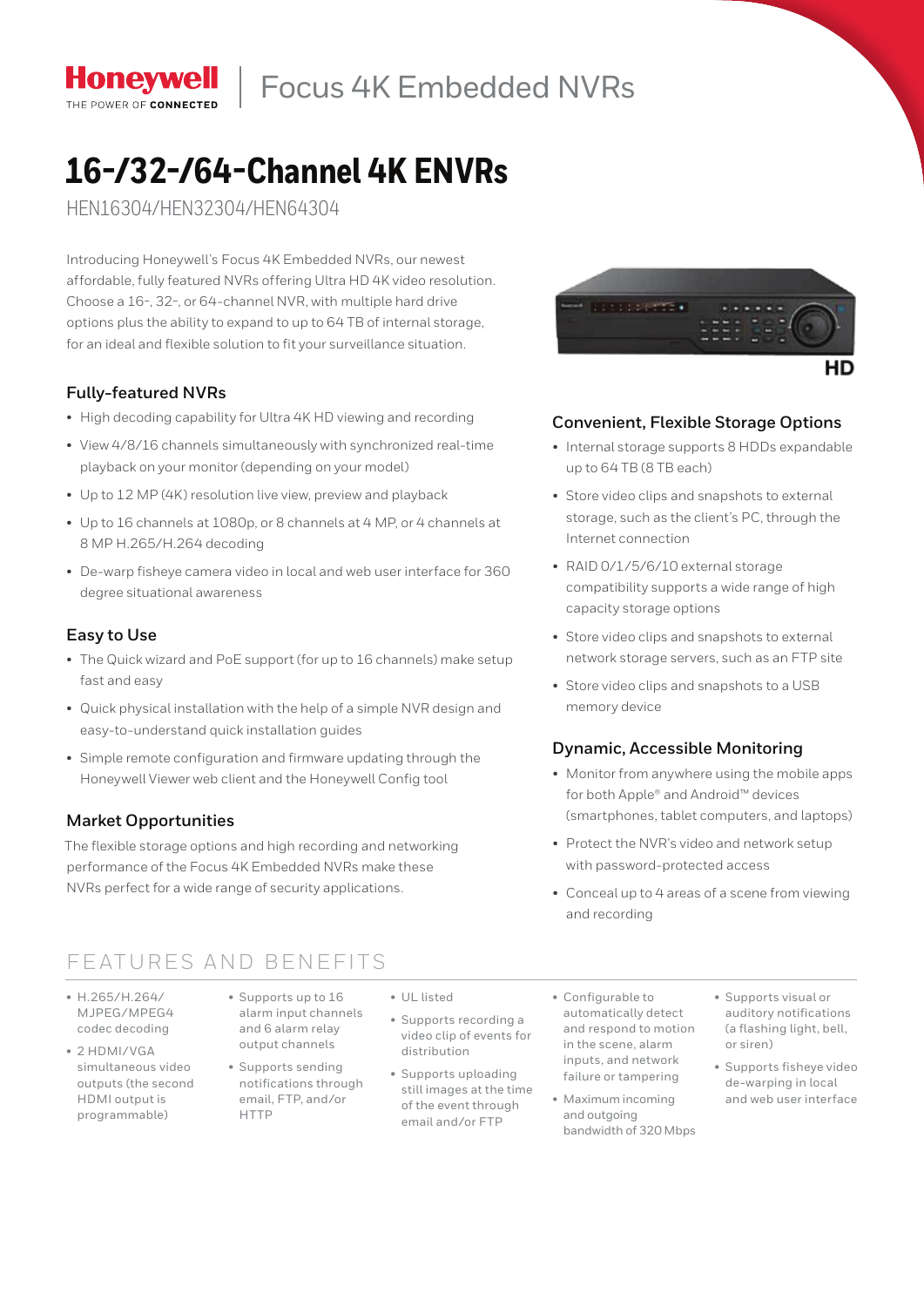# 16-/32-/64-Channel 4K ENVRs Technical Specifications

# SYSTEM DIAGRAM



# DIMENSIONS

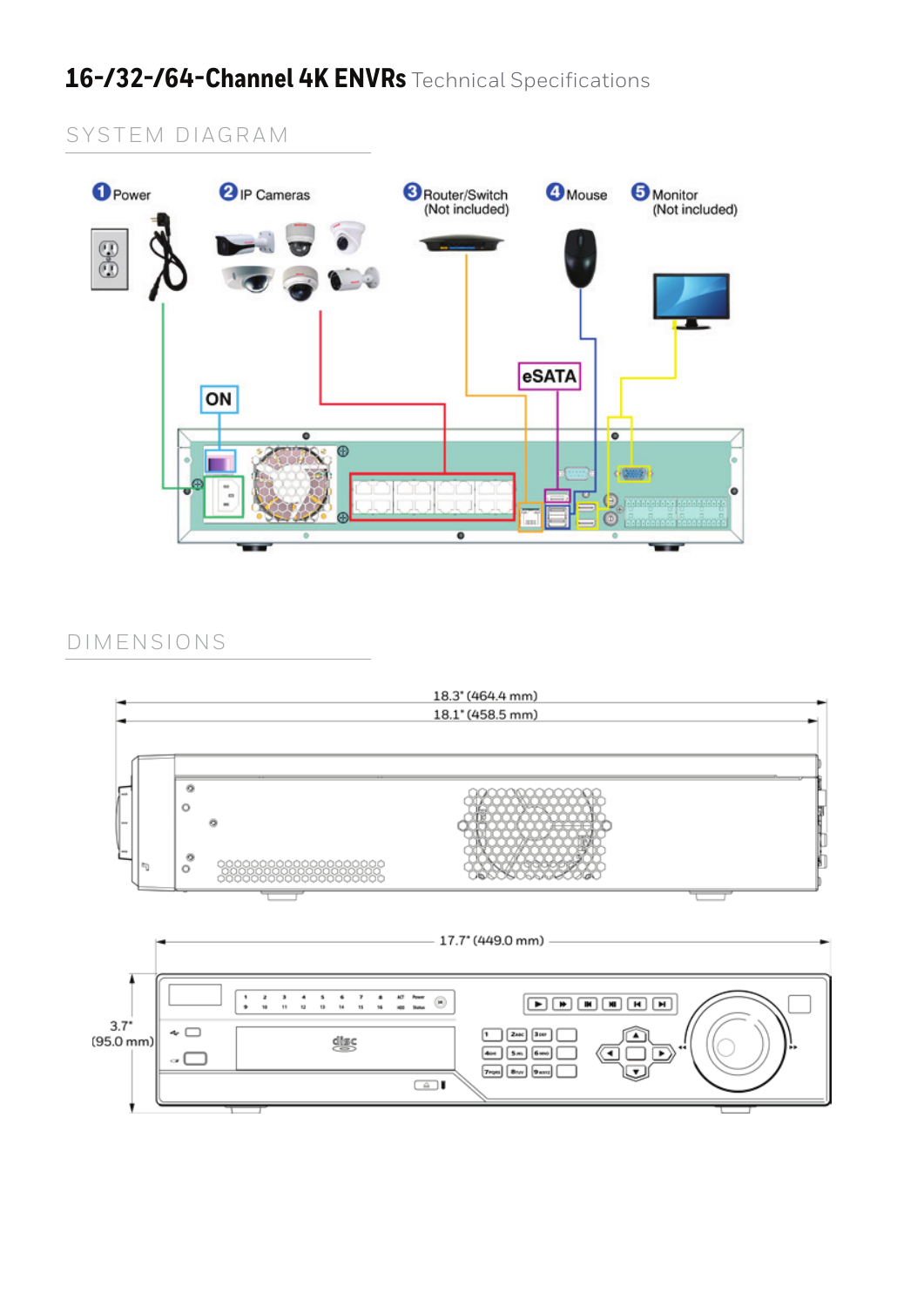# 16-/32-/64-Channel 4K ENVRs Technical Specifications

| <b>SYSTEM</b>                                  |                                                                                                                                                                                                                                                                         |
|------------------------------------------------|-------------------------------------------------------------------------------------------------------------------------------------------------------------------------------------------------------------------------------------------------------------------------|
| <b>MAIN PROCESSOR</b>                          | Quad-core embedded processor                                                                                                                                                                                                                                            |
| <b>OPERATING SYSTEM</b>                        | Embedded LINUX                                                                                                                                                                                                                                                          |
| <b>VIDEO</b>                                   |                                                                                                                                                                                                                                                                         |
| <b>INPUTS</b>                                  | <b>HEN16304: 16 Channels IP</b><br><b>HEN32304: 32 Channels IP</b><br>HEN64304: 64 Channels IP                                                                                                                                                                          |
| <b>AUDIO</b>                                   |                                                                                                                                                                                                                                                                         |
| <b>AUDIO INPUT/OUTPUT</b>                      | 1 Channel Input/1 Channel Output,<br><b>RCA</b>                                                                                                                                                                                                                         |
| <b>TWO-WAY COMMUNICATION</b>                   | Supported                                                                                                                                                                                                                                                               |
| <b>DISPLAY</b>                                 |                                                                                                                                                                                                                                                                         |
| <b>INTERFACE</b>                               | 2 HDMI (1 HDMI up to 3840 ×<br>2160): 1 VGA                                                                                                                                                                                                                             |
| <b>RESOLUTION</b>                              | 3840 × 2160; 1920 × 1080;<br>1280 × 1024; 1280 × 720;<br>$1024 \times 768$                                                                                                                                                                                              |
| <b>DISPLAY SPLIT</b>                           | HEN16304: 1/4/8/9/16<br>HEN32304: 1/4/8/9/16/25/36<br>HEN64304: 1/4/8/9/16/25/36/64                                                                                                                                                                                     |
| <b>OSD</b>                                     | Camera title: Time: Video loss:<br>Camera lock; Motion detection;<br>Recording                                                                                                                                                                                          |
| PROGRAMMABLE VIDEO<br><b>OUTPUT</b>            | 2nd HDMI output                                                                                                                                                                                                                                                         |
| <b>FISHEYE VIDEO DE-WARPING</b>                | Supported in local and web user<br>interface                                                                                                                                                                                                                            |
| <b>RECORDING</b>                               |                                                                                                                                                                                                                                                                         |
| <b>COMPRESSION</b>                             | H.265/H.264/MJPEG/MPEG4                                                                                                                                                                                                                                                 |
| <b>RESOLUTION</b>                              | 12 MP (4000 $\times$ 3000); 8 MP<br>$(3840 \times 2160)$ ; 6 MP $(3072 \times$<br>2048); 5 MP (2560 × 1920); 4<br>MP (2560 × 1440); 3 MP (2048<br>×1520); 1080p (1920 × 1080);<br>720p (1280 × 720); D1 (704 ×<br>576 / 704 × 480); CIF (352 × 288<br>$/352 \times 240$ |
| <b>FRAME RATE</b>                              | 1-15 fps (12 MP and 8 MP);<br>1-25/30 fps (rest of the resolutions)                                                                                                                                                                                                     |
| <b>RECORD BIT RATE</b>                         | 320 Mbps                                                                                                                                                                                                                                                                |
| BIT RATE <sup>1</sup>                          | 16 kbps ~ 20 Mbps, per channel                                                                                                                                                                                                                                          |
| <b>RECORDING MODE</b>                          | Schedule (Regular/Continuous,<br>Motion Detection, Alarm); Manual;<br>Stop                                                                                                                                                                                              |
| <b>RECORDING INTERVAL</b>                      | 1 to 120 minutes (default 60 min)                                                                                                                                                                                                                                       |
| <b>PRE-EVENT RECORDING</b><br><b>INTERVAL</b>  | 1 to 30 seconds                                                                                                                                                                                                                                                         |
| <b>POST-EVENT RECORDING</b><br><b>INTERVAL</b> | 10 to 300 seconds                                                                                                                                                                                                                                                       |
| <b>VIDEO DETECTION AND ALARMS</b>              |                                                                                                                                                                                                                                                                         |
| <b>TRIGGER EVENTS</b>                          | Recording; PTZ; Tour; Alarm; Video<br>Push; Email; FTP; Snapshot; Buzzer                                                                                                                                                                                                |
| <b>VIDEO DETECTION</b>                         | Motion Detection-MD Zones: 396<br>(22 × 18); Video Loss; Camera Blank                                                                                                                                                                                                   |
| <b>ALARM INPUT</b>                             | 16 Channels                                                                                                                                                                                                                                                             |
| <b>RELAY OUTPUT</b>                            | 6 Channels                                                                                                                                                                                                                                                              |

### **PLAYBACK AND BACKUP**

| <b>PLAYBACK AND BACKUP</b>                 |                                                                                                                                                                                   |  |  |
|--------------------------------------------|-----------------------------------------------------------------------------------------------------------------------------------------------------------------------------------|--|--|
| <b>SYNC PLAYBACK</b>                       | 1/4/8/16 (maximum 4-ch @ 8MP,<br>8-ch @ 4MP, or 16-ch @ 1080p<br>simulateous playback)                                                                                            |  |  |
| <b>SEARCH MODE</b>                         | Time/Date; Alarm; Motion Detection<br>(MD): Exact Search (accurate to a<br>second); Smart Search                                                                                  |  |  |
| <b>PLAYBACK FUNCTION</b>                   | Play; Pause; Stop; Rewind; Fast play;<br>Slow play; Next File; Previous File;<br>Next Camera; Previous Camera; Full<br>Screen; Repeat; Shuffle; Backup<br>selection; Digital Zoom |  |  |
| <b>BACKUP MODE</b><br><b>COMPATIBILITY</b> | USB Device: Network: Internal SATA<br>burner; eSATA Device                                                                                                                        |  |  |
| <b>NETWORK</b>                             |                                                                                                                                                                                   |  |  |
| <b>ETHERNET</b>                            | 1 RJ-45 port (10/100/1000 Mbps)                                                                                                                                                   |  |  |
| POE                                        | 16 ports (IEEE802.3af/at)                                                                                                                                                         |  |  |
| SUPPORTED PROTOCOLS <sup>2</sup>           | HTTP. TCP/IP. IPv4/IPv6. UPnP.<br>RTSP, UDP, SMTP, NTP, DHCP, DNS,<br>IP Filter, PPPoE, DDNS, FTP, Alarm<br>Server, IP Search, P2P                                                |  |  |
| <b>MAXIMUM NUMBER OF USERS</b>             | 128 users                                                                                                                                                                         |  |  |
| <b>NETWORK THROUGHPUT</b>                  | Input 320 Mbps; Output 320 Mbps                                                                                                                                                   |  |  |
| <b>SMART PHONE COMPATIBILITY</b>           | iPhone; iPad; Android                                                                                                                                                             |  |  |
| <b>STORAGE</b>                             |                                                                                                                                                                                   |  |  |
| <b>INTERNAL HDD</b>                        | 8 SATA ports, up to 64 TB                                                                                                                                                         |  |  |
| <b>HDD MODE</b>                            | RAID 0/1/5/6/10                                                                                                                                                                   |  |  |
| <b>EXTERNAL HDD</b>                        | 1 eSATA port                                                                                                                                                                      |  |  |
| <b>AUXILIARY INTERFACE</b>                 |                                                                                                                                                                                   |  |  |
| <b>USB PORTS</b>                           | 4 (2 rear USB3.0; 2 front USB2.0)                                                                                                                                                 |  |  |
| <b>RS232</b>                               | 1 port (for PC communications and<br>keyboard)                                                                                                                                    |  |  |
| <b>ELECTRICAL</b>                          |                                                                                                                                                                                   |  |  |
| <b>POWER SUPPLY</b>                        | Single, 100~240 VAC, 50/60 Hz                                                                                                                                                     |  |  |
| POWER CONSUMPTION                          | NVRs: 17.5 W max (without HDD)<br>PoE: 25.5 W for a single port<br>(150 W total)                                                                                                  |  |  |
| ENVIRONMENTAL                              |                                                                                                                                                                                   |  |  |
| <b>OPFRATING TEMPERATURE</b>               | 14°F to 131°F (-10°C to 55°C)                                                                                                                                                     |  |  |
| <b>RELATIVE HUMIDITY</b>                   | 10% to 90%, non-condensing                                                                                                                                                        |  |  |
| <b>STORAGE TEMPERATURE</b>                 | -4°F to 158°F (-20°C to 70°C).<br>0% to 90% relative humidity                                                                                                                     |  |  |
| <b>PHYSICAL</b>                            |                                                                                                                                                                                   |  |  |
| <b>DIMENSIONS</b>                          | $17.3" \times 17.9" \times 3.7"$<br>(440 mm × 454 mm × 95 mm)                                                                                                                     |  |  |
| WEIGHT (WITHOUT HDD)                       | 15.4 lb. (7.0 kg)                                                                                                                                                                 |  |  |
| <b>REGULATORY</b>                          |                                                                                                                                                                                   |  |  |
| <b>EMISSIONS</b>                           | FCC Part 15B, EN55032: 2012<br>+AC: 2013, EN61000-3-2: 2014,<br>EN61000-3-3: 2013                                                                                                 |  |  |
| <b>IMMUNITY</b>                            | EN50130-4: 2011+A1: 2014,<br>EN55024: 2010+A1: 2015                                                                                                                               |  |  |
| <b>SAFETY</b>                              | EU: EN60950-1<br>North America UL listed to UL/CSA<br>60950-1                                                                                                                     |  |  |
| <b>ROHS</b>                                | EN50581:2012                                                                                                                                                                      |  |  |

1. actual bitrate is scene and motion dependent with H.264 stream.

2. some development might be required in specific user cases to support some of these protocols in the field, as naturally protocols will mature over time.